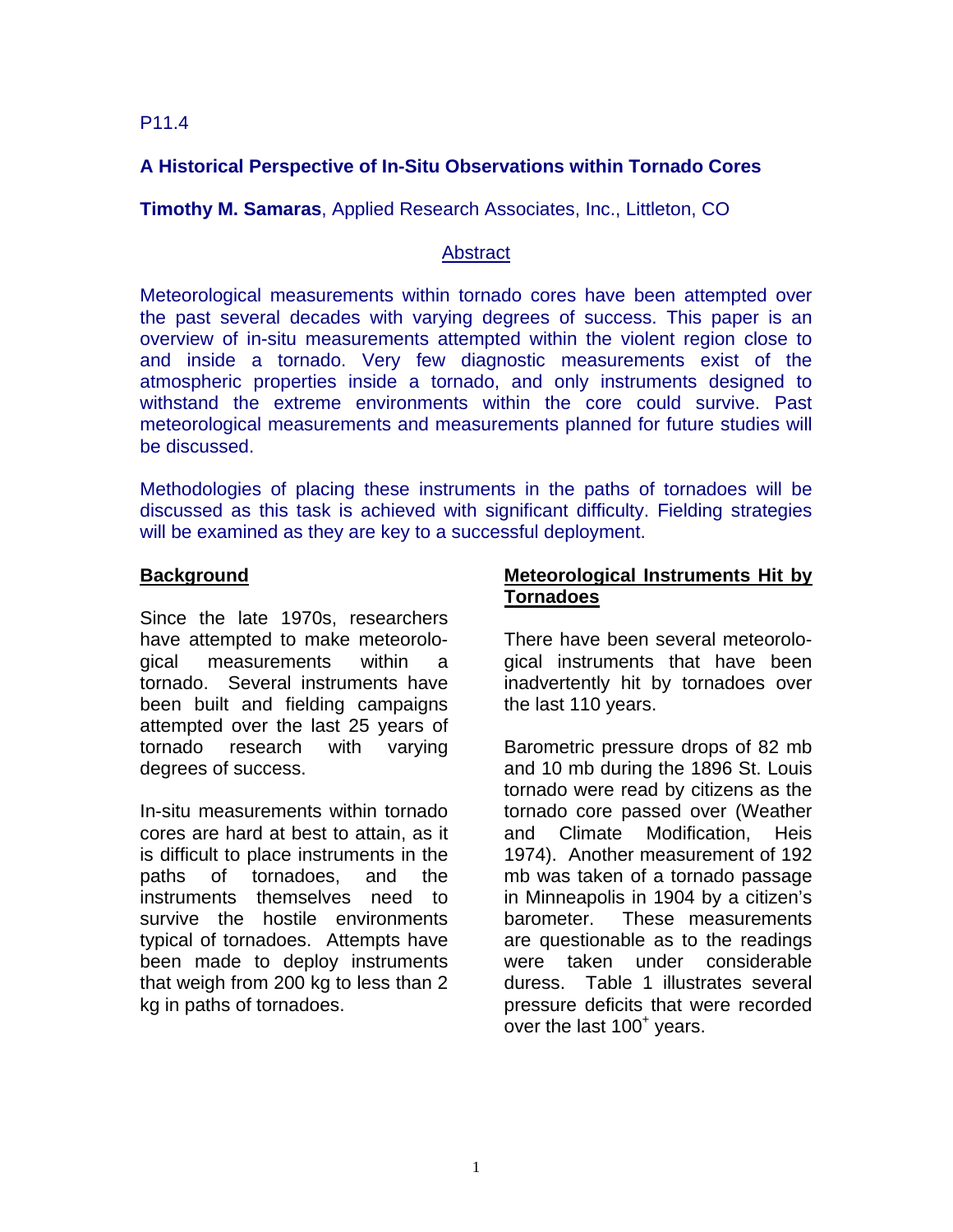| Tornado                | Pressure Drop<br>(mb) | Distance from Center $\text{c}^{\text{c}}$ (m) | Remarks                                                  |
|------------------------|-----------------------|------------------------------------------------|----------------------------------------------------------|
| Little Rock, 1894      | 13                    |                                                |                                                          |
| St. Louis, 1896        | 82                    | Very near center                               | Citizen's barometer reading                              |
| St. Louis, 1896        | 10                    | 800                                            | <b>Weather Bureau</b>                                    |
| Minneapolis, 1904      | 192                   |                                                | Unofficial citizen's barometer<br>reading (questionable) |
| Minneapolis, 1904      | 19                    |                                                | <b>Weather Bureau</b>                                    |
| Sydney, Neb., 1951     | 16                    | Fringe of funnel                               |                                                          |
| Minneapolis, 1951      | 14                    | Fringe of funnel                               |                                                          |
| Dyersburg, Tenn., 1952 | 22                    | 38                                             |                                                          |
| Cleveland, 1953        | 8                     | 213                                            |                                                          |
| Fargo, N.D., 1957      | 12                    |                                                | Near center of tornado cyclone                           |
| Waterspout, 1958       | 21                    | Very near center                               | Waterspout passed over ship                              |
| Austin, Tex., 1959     | 5                     | 214                                            |                                                          |
| Newton, Kansas, 1962   | 34                    |                                                | Near center of tornado cyclone                           |
| Topeka, Kansas, 1966   | 21                    |                                                | 290 ft from left or NW edge of<br>extreme wind streak    |
| Oklahoma City, 1970    | 10                    | 400-800                                        | NSSL meso network station                                |
| Lubbock, Tex., 1970    | 12                    | Near center                                    | Not in suction spot                                      |
| Springfield, Mo., 1971 | 12                    | Near center                                    |                                                          |

### **Table 1. Record of Known Measured Pressure Deficits in Tornadoes up to 1975. a, b**

<sup>a</sup> The effects of instrumental damping on these measurements are unknown.

<sup>*b*</sup> Tepper and Eggert report additional measured pressure deficits of 6 to 12 mb within 1/2 mi of tornadoes.

*c* Center here refers to center of extreme damage, which may not coincide with center of vortex. (Source: "Weather and Climate Modification" edited by W.N. Hess, 1974)

Figure 1 shows a passage of a mesocyclone core over a barometric strip chart recorder that was located in Newton, Kansas on May 24, 1962 (Edwin Kessler, "Thunderstorm Morphology and Dynamics," Volume 2, 1983).



**Figure 1. Surface pressure record of an intense tornado cyclone; abscissa is time, ordinate pressure from 28 in Hg in intervals of 0.1 in.**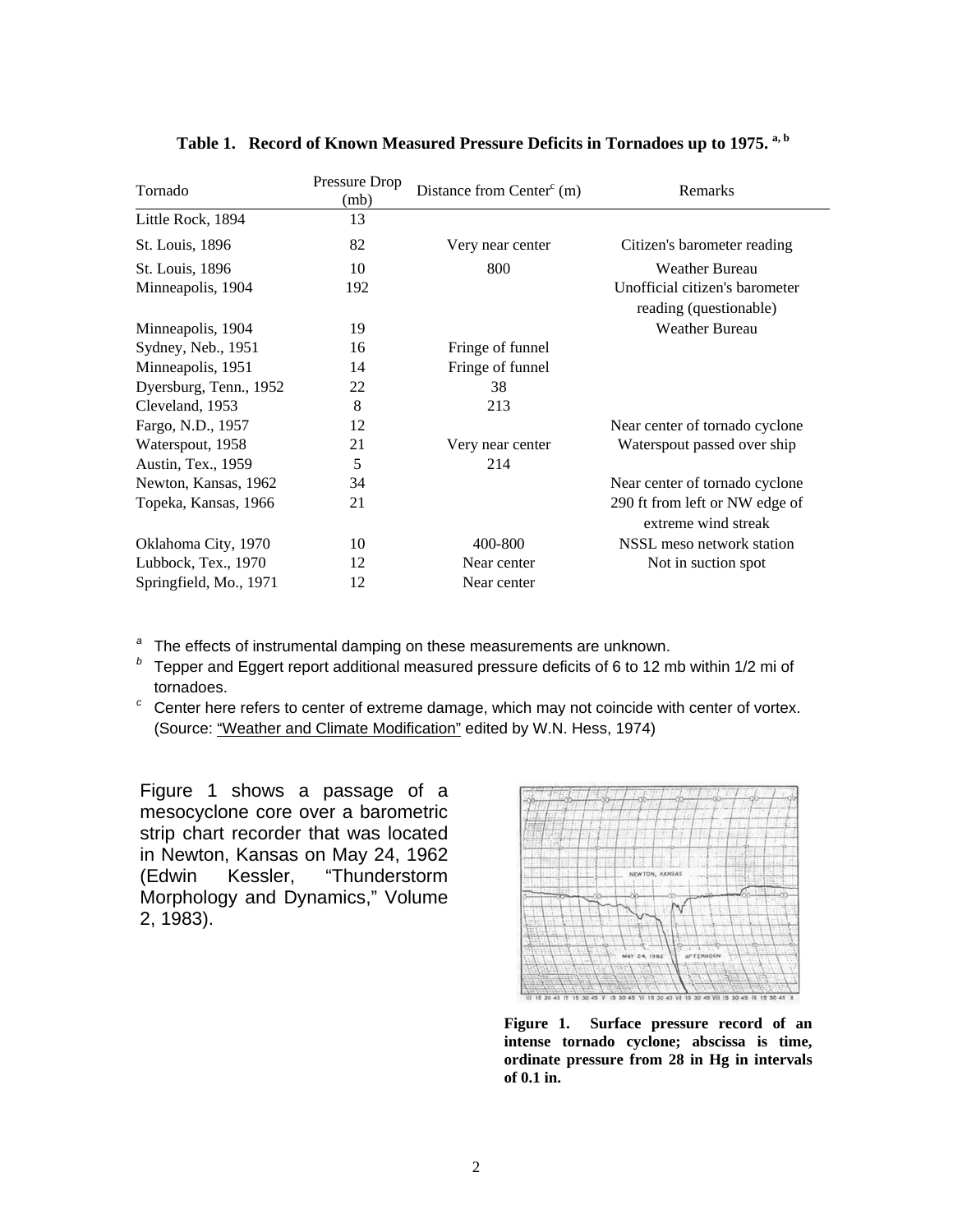# **Meteorological Instruments that were Placed Within the Paths of Tornadoes.**

### Sound Chase

From 1976 to 1981, R. Arnold from the University of Mississippi attempted to deploy sound recording instruments near and within the paths of tornadoes (Bluestein, 1988). The focus was to record the unusual audio sounds generated by tornadoes.

On May 17, 1981, the Sound Chase crew intercepted and penetrated a rotating curtain of rain, stopping just short of a developing tornado (Figure 2). The tornado passed within meters of the large converted van owned by NSSL, known as "NSSL-1" (National Severe Storms Laboratory mobile intercept vehicle 1 shown in Figure 3).



**Figure 2. Frame Grab of Tornado Passage on May 17, 1981 south of Tecumseh, OK during Sound Chase (Courtesy Tornado Project/ NSSL).**



**Figure 3. NSSL-1 used on "Sound Chase".** 

NSSL-1 also carried electric E-field meters and recorded E-fields as high as 13 KV/M (N. Rasmussen, personal communications) during the field experiment.

# **Rockets**

During the spring of 1981, Stirling Colgate from Los Alamos National Laboratory and New Mexico Institute of Mining and Technology developed small 23 cm long model rockets to be launched into a tornado. The purpose was to measure pressure, temperature, ionization, and electric field variations along a trajectory penetrating a tornado (S. Colgate, 1982). A Cessna 210 aircraft was used with special instrumented rockets loaded under the wingspan which could be launched remotely within the cockpit. Colgate used radio telemetry to transmit the data back to a Z80 computer aboard the aircraft.

In accordance with FAA regulations, the rocket motor needed to contain less than 80 grams of propellant to meet the federal regulations of a non-lethal weapon. Figure 4 shows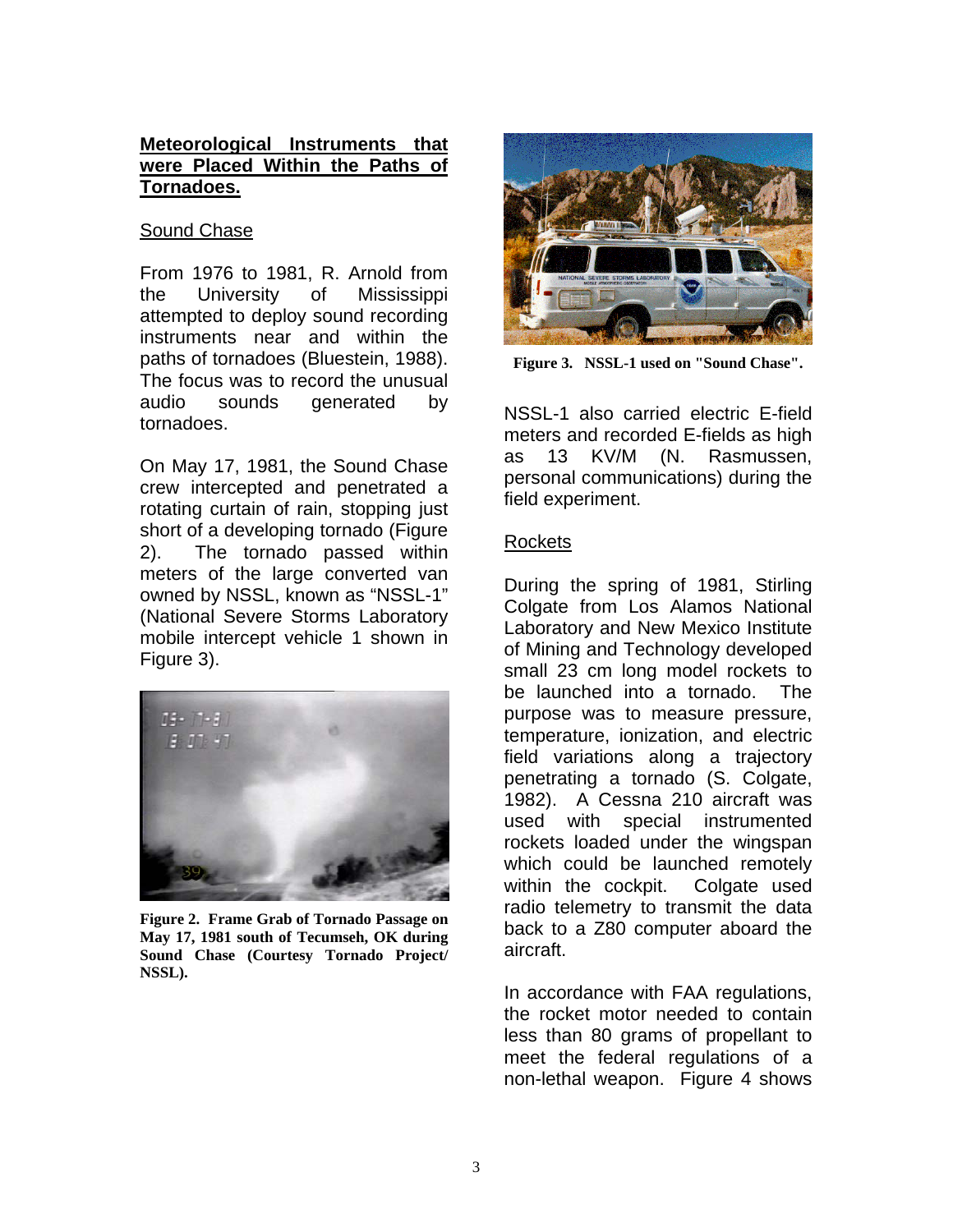a schematic of the rocket (S. Colgate, 1982).



**Figure 4. Reproduction of the original drawing shown in Colgate's 1982 paper** submitted to "The 12<sup>th</sup> Conference on Severe **Local Storms", January 11-15, 1982.** 

Colgate attempted to fire numerous rockets into a tornado, however none appeared to penetrate the tornado funnel due to significant factors including moisture saturating the propellant leading to misfires, and the extreme wind environments in the tornadoes.



**Figure 5. Frame from a camera mounted on the Cessna 210 showing a rocket launch attempt on May 18, 1981 (Courtesy Tom Grazulis/Tornado Project and Stirling Colgate).** 

Figure 6 shows some of the data recovered from the Spring of 1981.

The top trace shows ionization, the middle trace is electrical charge, and the bottom trace represents pressure. The noise spikes are likely caused by signal dropout and influence from nearby 60 Hz power lines (Colgate 1982).



**Figure 6. Some data results from rocket launches during the spring of 1981 (Colgate, 1982).**

#### In-situ Waterspout Measurements

During the month of September, 1974, the first-ever in-situ measurements of a vortex took place over the Florida Keys using a specialized instru-mented research aircraft. Joe Golden has provided evidence that tornadoes and waterspouts are qualitatively the same, but differ in only certain quantitative characteristics (Golden, 1977). With the foregoing in mind, special airborne instrumentation was developed that could accurately measure the physical and kinematic variables across and within the boundaries of a waterspout.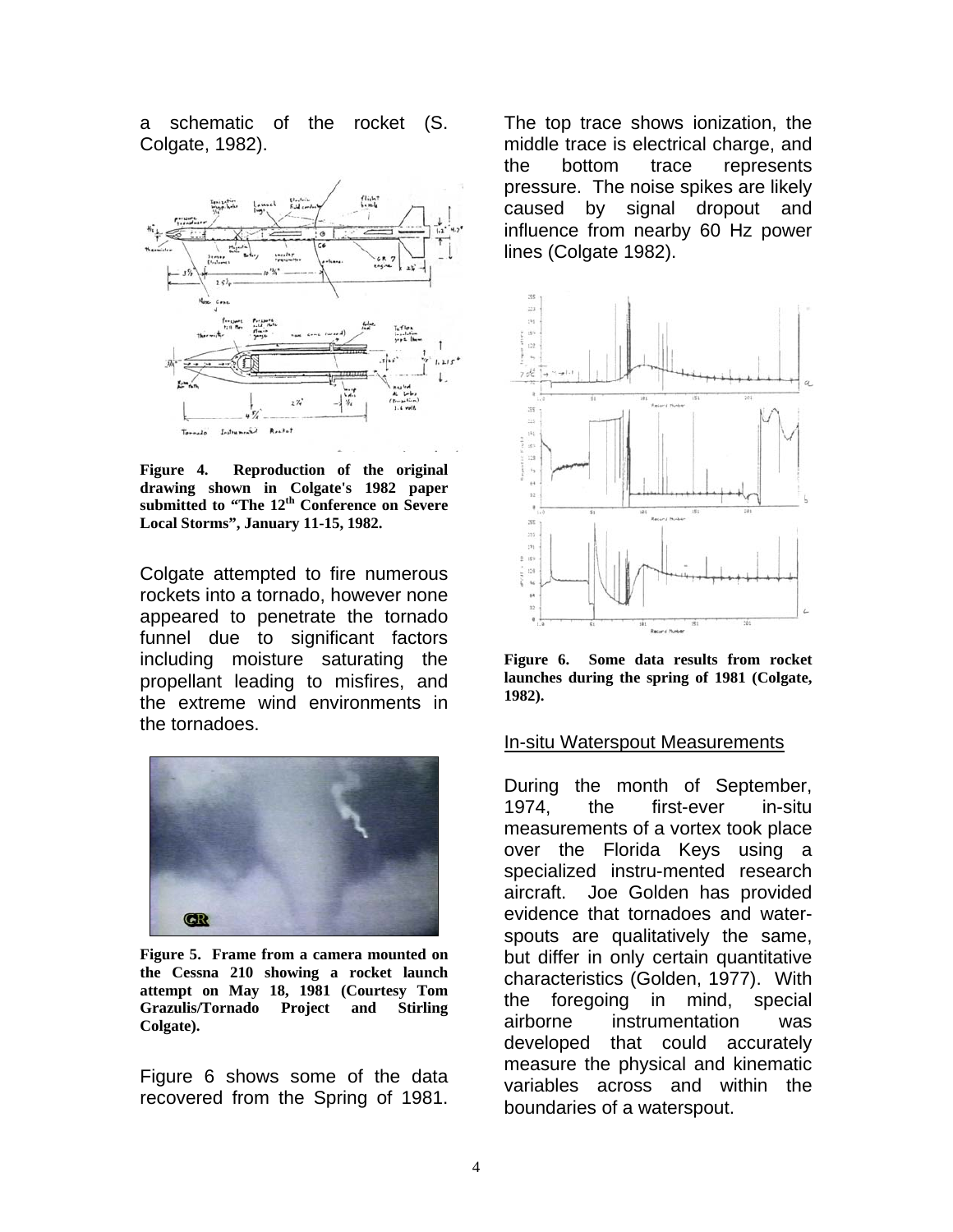

**Figure 7. Cone-shaped body for meteorological measurements (Church 1973).**

The technique used to probe waterspouts consisted of towing an instrumented cone-shaped body (Figure 7) behind a light aircraft. The system measured dynamic and static pressure, temperature, and relative humidity (Church, 1973).

During a 12-day period from 16 September to 27 September, 16 waterspouts were penetrated by research aircraft (Golden, 1977).

# TOTO

From 1972 through 1979, intercept teams from NSSL and the University of Oklahoma (OH) frequently succeeded in intercepting tornadoes each spring. Discussions between Al Bedard and Howard Bluestein suggested that it would be possible to drop a recording instrument in the paths of tornadoes (Bedard, 1982).

In an attempt to make meteorological surface observations of tornado cores, Al Bedard and Carl Ramzy developed the first In-Situ surface observation system called TOTO or TOtable Tornado Observatory (Bedard, 1982). Bluestein and several of his colleges named the probe after Dorothy's little dog Toto who was carried up into a tornado in The Wizard of Oz (Baum, 1900).



**Figure 8. TOTO shown deployed.**

The probe used hardened weather sensors to measure pressure, wind speed/direction, temperature and corona discharge. The data was recorded on mechanical impact recorders that recorded a data point every second.

Due to the large mass (400 kg) and size, the unit was stored on its side on rollers to deploy off the bed of a standard pickup truck using ramps. Once TOTO was rotated into position, the unit would activate using mercury switches. The deployment team was able to deploy TOTO in 30 seconds or less.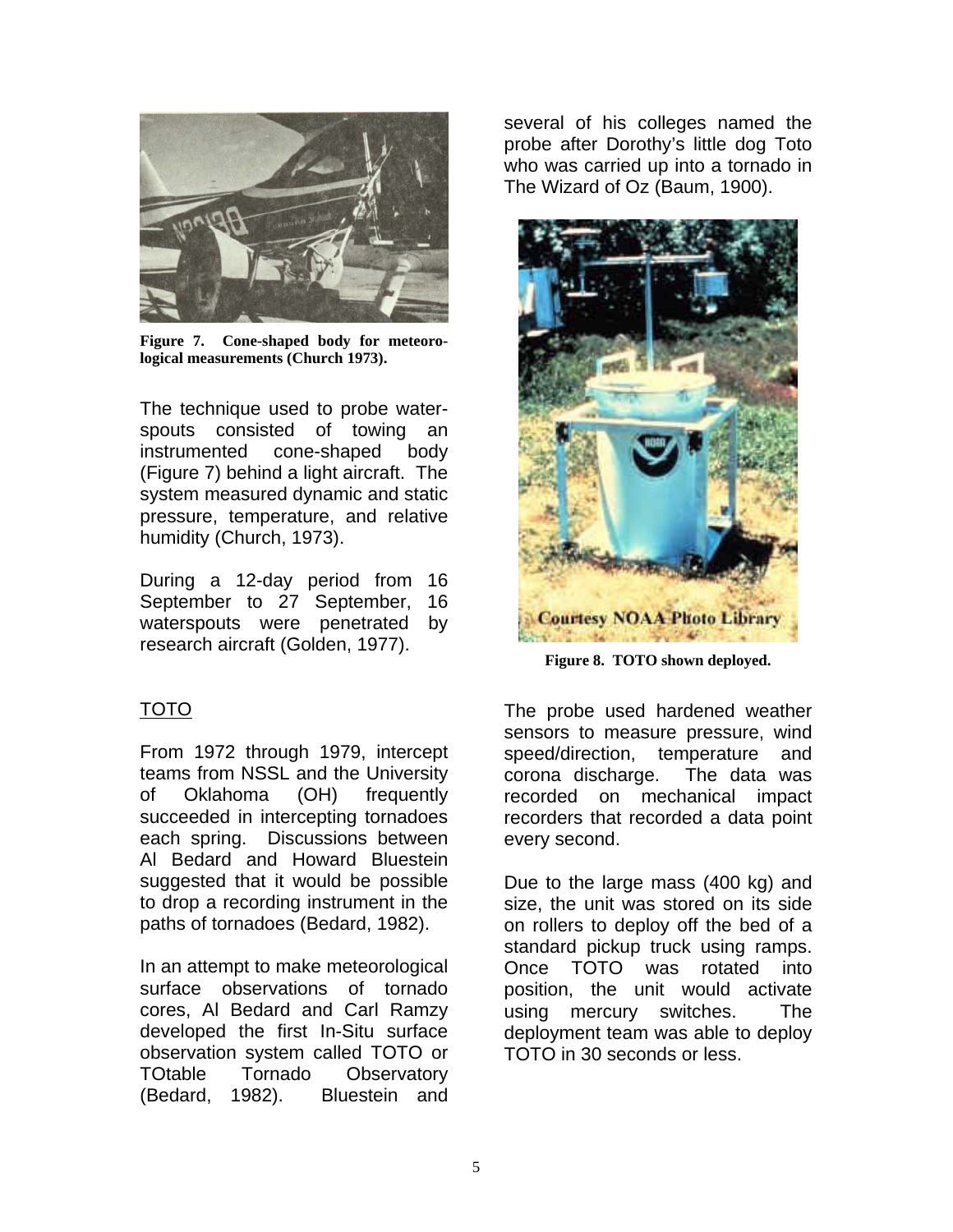Intercept teams from the University of Oklahoma attempted to deploy TOTO directly into the path of tornadoes during the spring seasons of 1981-1983 (Bluestein, 1998). Teams from NSSL attempted to do the same during 1984 and 1985 (Burgess et al., 1985)

On April 29 1985, Lou Wicker and the NSSL crew almost succeeded near Ardmore, Texas, where the developing tornado passed by TOTO.



**Figure 9. Data results recorded from TOTO on 29 April, 1985.**

In March of 1983, TOTO was tested at a wind tunnel facility at Texas A&M University. The results show (Figure 9) that TOTO could tip over in wind speeds as low as 45 meters/second (Bluestein, 1998).

TOTO was decommissioned in 1986 and currently resides at the National Oceanic and Atmospheric Administration Headquarters in Washington, DC as a museum piece.

# NSSL Turtles



**Figure 10. NSSL Turtle (D Grazulis, Tornado Project).**

Several small portable instrument recorders were developed at OU in 1987 and were fielded in the spring of the same year in Texas and Oklahoma (Brock, et al 1987). These instruments were called "Turtles" due to their overall shape/ appearance. The physical size of the units is 35 cm in diameter with a 25 kg lead weight that was molded around the inside circumference. (Figures 10 and 11).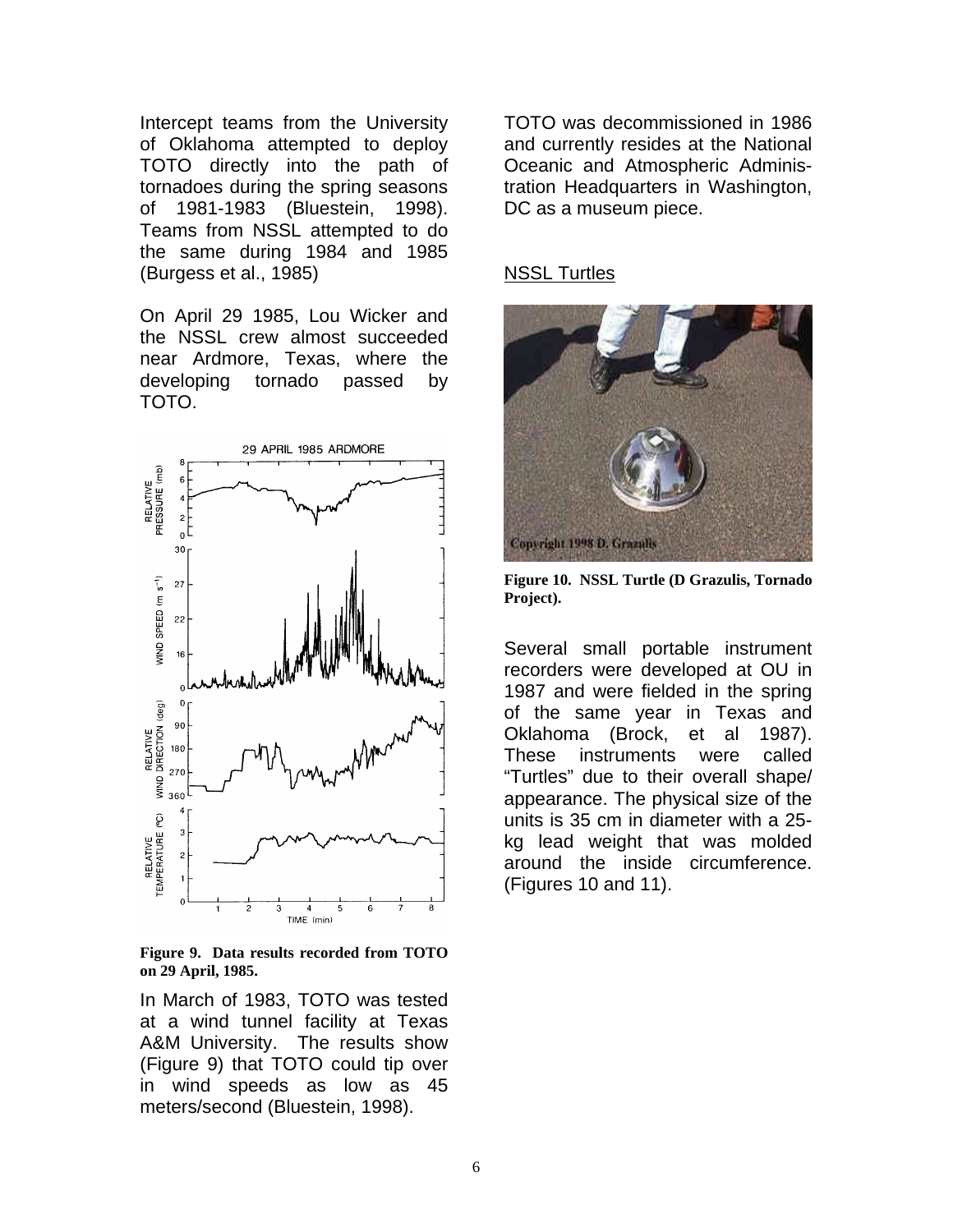

**Figure 11. Schematic of the turtle showing mechanical/electrical position of components (Brock, 1987).** 

On May 16, 1986, a chase crew from the University of Oklahoma deployed several Turtles near the path of a storm that developed west of Wheeler, Texas. The recorded data from some of the instruments showed a gradual pressure drop during the first 30 minutes. It was the crew's interpretation that updrafts were passing over the southern deployment region. Figure 12 shows the temperature and pressure plots from that deployment (Brock, 1987).



**Figure 12. Data recovered from "Turtle 6" on May 16, 1986 (Brock, 1986).** 

### SNAILS

Dr. Frank Tatom of Engineering Analysis, Inc. believes there is a specific seismic signal associated with a tornado (Tatom, 1995). Based upon several eye-witness accounts and various seismic recordings during tornado touchdown, Tatom investigated the possibility of using the seismic signals as a possible warning system. Several small probes were built, nicknamed "Snails" to be placed near the path of tornadoes to record the three-axis seismic vibrations of tornadoes, and atmospheric pressure fluctuations (Tatom, 2004, private communication).



**Figure 13. Number 5 Snail.**

Figure 13 shows a Snail "deployed" on the ground. The small rectangular box is the three-axis geophone, while the dome on the right houses the recorder and battery. In 1997, several of these Snails were loaned to chasers for possible deployment opportunities.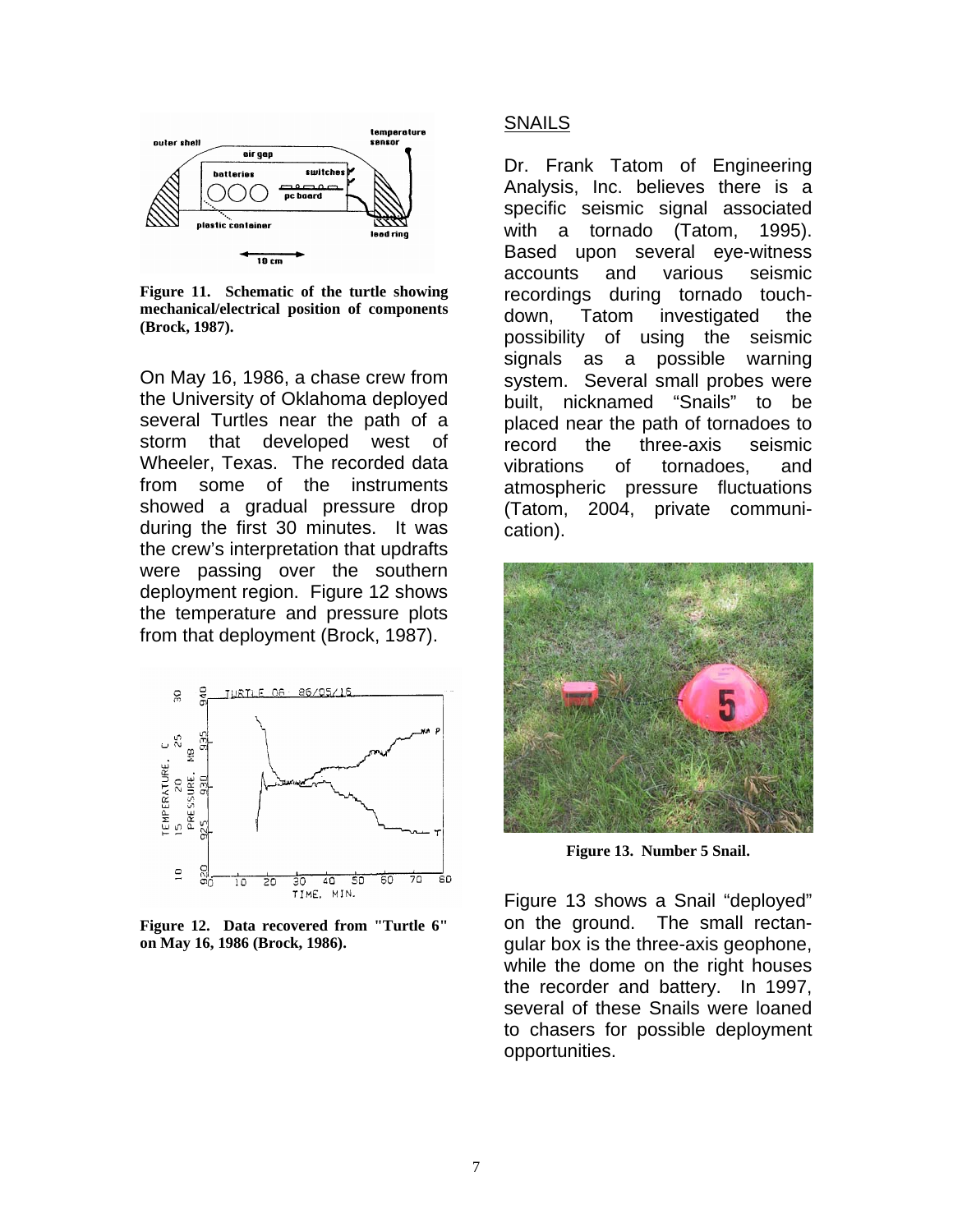On May 25, 1997, Tim Samaras deployed a Snail near a large tornado in south-central Kansas. The instrument recorded a strong signal as the tornado passed (Tatom, 2004, private communication).

# DILLO-CAM

Charles Edwards constructed a probe that contained a single video camera (Figure 14), nicknamed "Dillo-cam" (Edwards, 2004, private communication).

The objective was to place the probe in the path of tornadoes to record the effects of tornado passage.



**Figure 14. Charles Edwards "Dillo-cam".**

The Dillo-cam was deployed on May 25, 1997 near Perth KS by Casie Crosbie. It was directly hit by a large tornado at sunset. The probe performed perfectly until the tornado passed overhead and the debris broke the glass viewing port. The camera lens area quickly filled with mud and debris, therefore blocking the viewing. It did, however,

continue to record audio of the tornado passage.

A second version of the Dillo-cam was constructed in 1998. Dubbed "Dillo-Cam II", the probe had instruments to record wind speed, pressure, temperature, and relative humidity. The data was written directly to the hard drive of a laptop. The instrument also included a camcorder.

Dillo-cam II was deployed October 4, 1998 near Dover, OK and got within 400 meters of the tornado. Unfortunately, the battery connection came loose on the recorder, thus little data was recovered. The probe was deployed twice on May 3, 1999. The first attempt was southwest of Chickasha, Oklahoma, but the power switch was accidentally bumped off during deployment. The second deployment attempt on May 3<sup>rd</sup> was near Cogar, Oklahoma. The tornado dissipated before passage over the probe. The anemometer still recorded 15 meters/second as the remaining circulation passed overhead.

# E-Turtles

Bill Winn of Langmuir Laboratory/ New Mexico Institute of Mining and Technology constructed a number of instruments to record the electric field, pressure and temperature of tornado cores (Winn, 1998). These probes, called E-Turtles were fielded in conjunction with project VORTEX in the spring seasons of 1994 and 1995.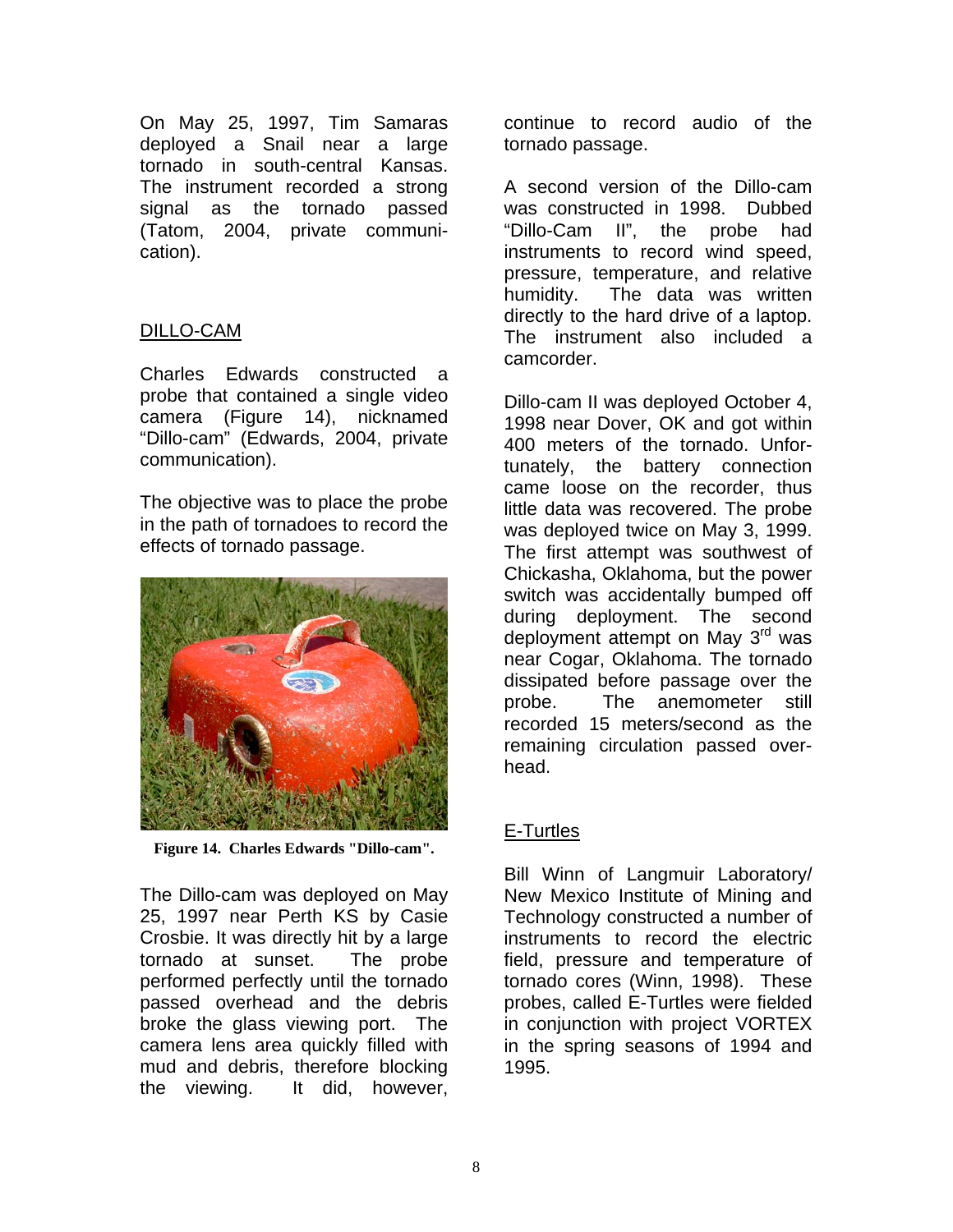On June 8, 1995, the New Mexico Tech team managed to deploy two E-Turtles on the edge of a large tornado near Allison, Texas. One of the probes measured a 50 mbar pressure deficit, Figure 15 (Winn, 1999).



**Figure 15. Pressure deficit recorded by an E-Turtle on June 8, 1995 (Winn, 1999).**

#### **HITPR**

In 1997, Tim Samaras and associates from Applied Research Associates, Inc. (funded by DOC/ NOAA) developed an instrumented probe to measure pressure, temperature, humidity, and wind speed/direction (Figure 16). Dubbed "HITPR" (Hardened In-situ Tornado Pressure Recorder), the probes have been fielded numerous times within tornado cores from 2002 to 2004.



**Figure 16. HITPR Probe.**

On June 24, 2003 the deployment team was successful on placing one HITPR probe directly in the path of a violent tornado that just destroyed the small hamlet of Manchester, South Dakota a few minutes prior (Lee, 2004). A pressure deficit of 100 mbar was measured as the tornado passed directly overhead (Figure 17).



**Figure 17. 100 mbar pressure deficit graph from June 24, 2003 tornado (Lee, 2004).** 

The tornado that went over Probe 3 on June 24, 2003 was rated an F4 by the National Weather Service in Sioux Falls, South Dakota.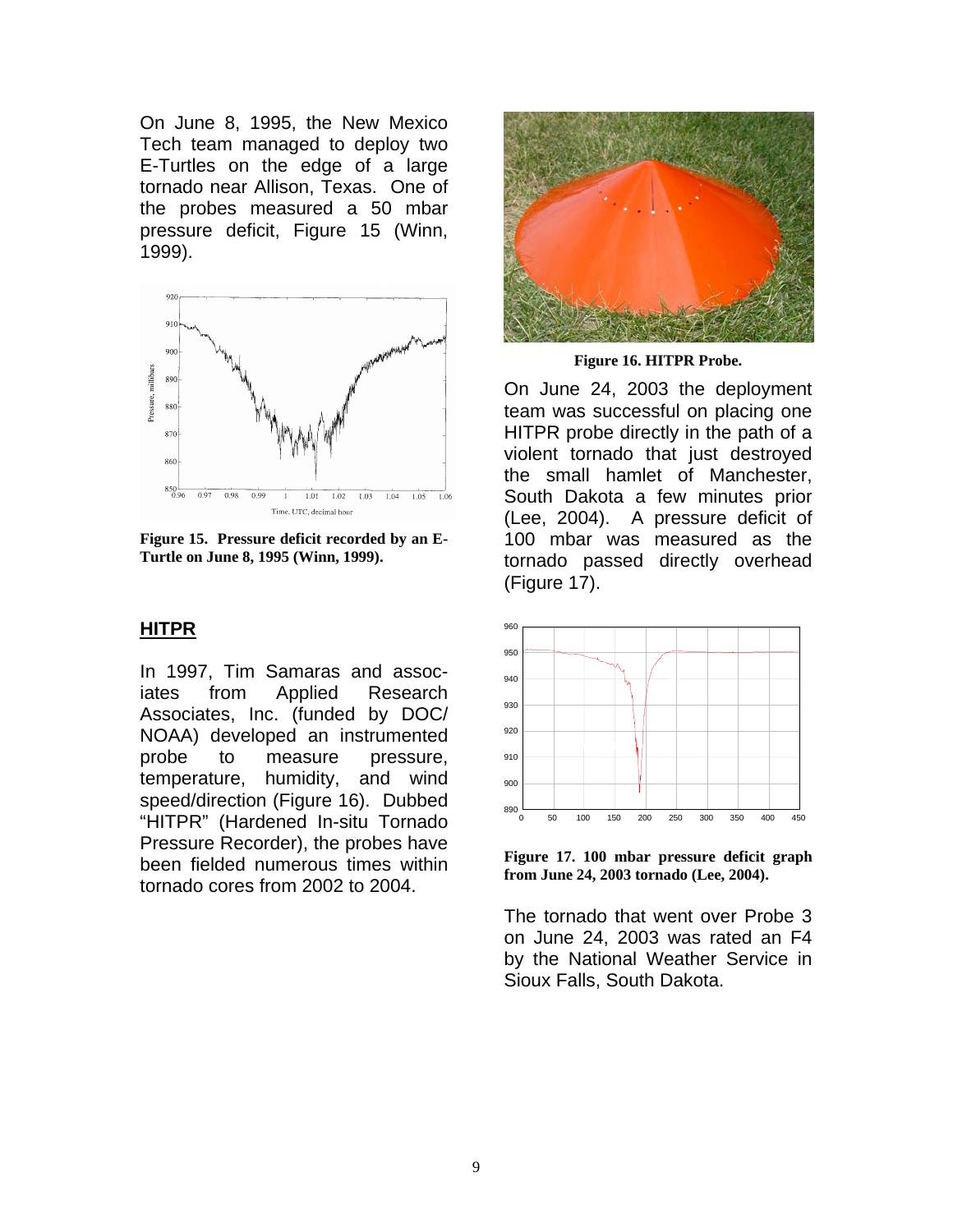# **Deployment Strategies used for successful in-situ deployments within tornado cores.**

Deploying meteorological instruments within the potential paths of tornadoes is challenging at best. Significant factors including timing, road options/conditions, and visibility will likely hamper successful in-situ measurements. The safety margin of the deployment crew can be compromised by several factors that are beyond the control of the team.

Technological developments in recent years have facilitated deployment attempts. GPS mapping software that shows the team location in real time during the deployment attempt is extremely useful for road options, and the calculations of distances needed when choosing roads. Also, with wireless internet access, composite radar data that is gathered in the field helps to assess the direction and speed of storms to help make decisions on deployment locations.

# **Acknowledgements**

The author expresses his appreciation to the following people for their assistance through personal communications: Stirling Colgate, Al Bedard, Bill Winn, Joe Golden, Tom Grazulis, Daphne Zaras, Jim LaDue, Charles Edwards, Roger Edwards, Don Burgess, Bob Davies-Jones, Lou Wicker, and many others.

# **References:**

Baum, "The Wizard of Oz", 1900.

A. J. Bedard, Jr., C. Ramzy, "Surface Meteorological Observations in Severe Thunderstorms, Part I: Design Details of TOTO", Journal of Climate and Applied Meteorology, pp 911-918, 1983.

Howard B. Bluestein and Al Bedard, Jr. "Surface Meteorological Observations in Severe Thunderstorms: Field Measurements and Design Detail of TOTO", Journal of Climate and Applied Meteorology, pp 383-395, 1983.

Howard B. Bluestein, "Surface Meteoro-logical Observations in Severe Thunder-storms. Part II: Field Experiments with TOTO", Journal of Climate and Applied Meteorology, pp 919-930, 1983.

Howard B. Bluestein, "A History of Severe-Storm-Intercept Field Programs", Weather and Forecasting, Volume 14, pp 558-577, 1998.

Howard B. Bluestein and Joseph H. Golden, "A Review of Tornado Observations", pp 319-352.

Fred V. Brock, Glen Lesins and Robert Walko, "Measurement of Pressure and Air Temperature Near Severe Thunderstorms: An Inexpensive and Portable Instrument", pp 320-323.

C. R. Church, C. M. Ehresman and J. H. Golden, "Instrumentation for Probing Waterspouts", Eighth Conference on Severe Local Storms, pp 169-172, October 15-17, 1973.

Colgate, S. A., "Small Rocket Tornado Probe," The 12th